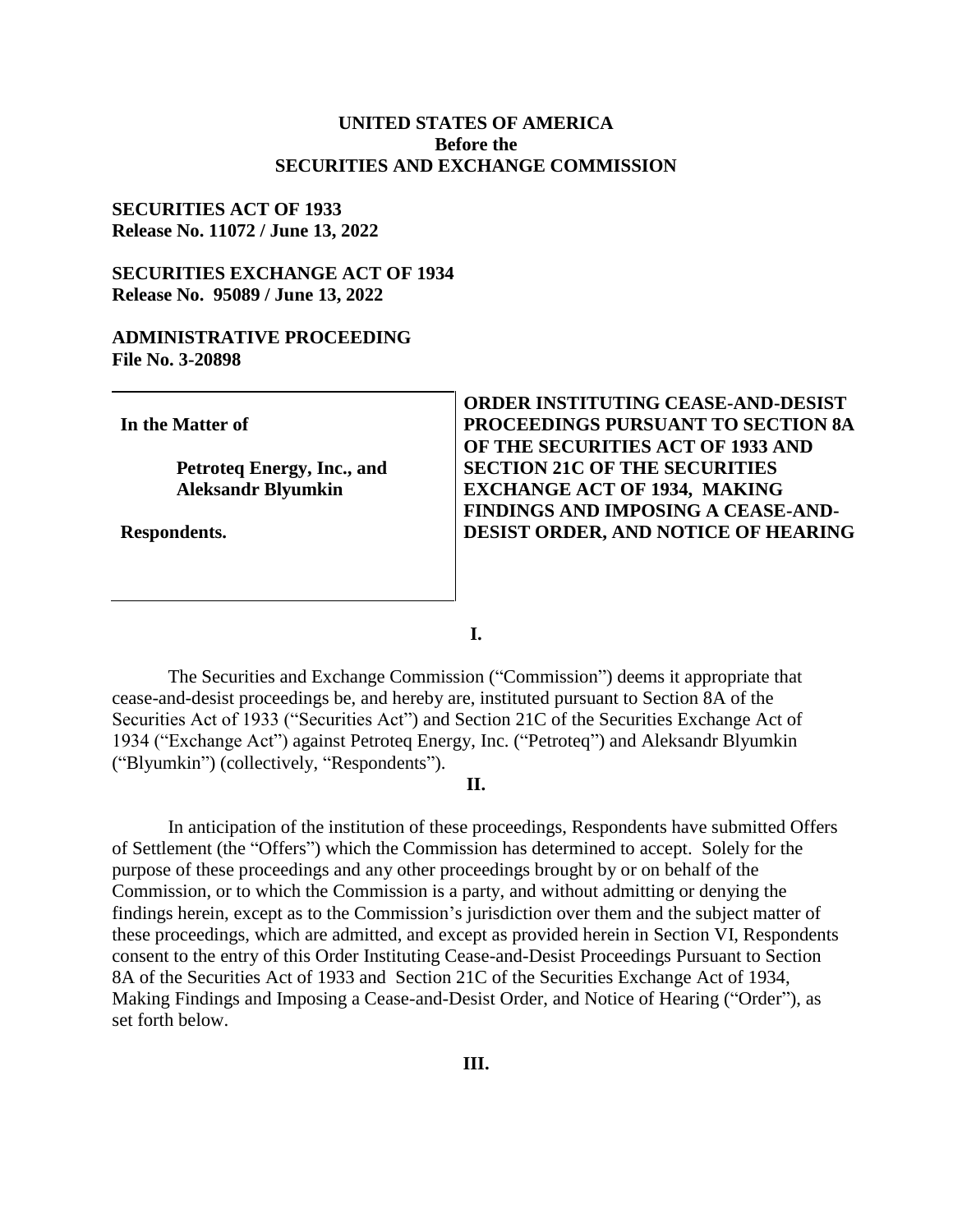On the basis of this Order and Respondents' Offers, the Commission finds<sup>1</sup> that:

# **SUMMARY**

1. This matter involves violations by Petroteq, a public company based in Sherman Oaks, California, and its former executive chairman, Blyumkin. First, Petroteq raised \$7.39 million in an unregistered securities offering from September 2017 to May 2019. Petroteq filed Form D notices with the Commission, signed by Blyumkin, falsely stating that the company paid no sales commissions in the offering. In reality, Petroteq paid commissions exceeding \$2.89 million. Second, Blyumkin withdrew cash for himself from Petroteq's bank accounts and directed company money to his companies, to his sister, and to companies owned by his brotherin-law and former domestic partner in transactions not disclosed in Petroteq's Commission filings. As a result of these transactions, which totaled at least \$3,065,595, Blyumkin received financial benefits from Petroteq exceeding his compensation described in Petroteq's Commission filings. Third, in a transaction negotiated by Blyumkin, Petroteq reported paying \$23.8 million in cash and stock to purchase certain mineral-lease operating rights, which accounted for 32.6% of the company's total assets. Petroteq's Commission filings failed to disclose that Petroteq purchased the assets from a related person, as defined in Exchange Act Regulation S-K, Item 404, and failed to disclose details concerning the lack of impairment analysis of the asset's value.

2. In addition, from at least 2018 through 2020, Petroteq's independent auditor identified material weaknesses in Petroteq's internal control over financial reporting ("ICFR"), including that Blyumkin held single-signature authority over Petroteq's bank accounts and that a material amount of Petroteq's expenses were personal to Blyumkin. The auditor noted that these weaknesses increased the risk of misappropriation and financial misstatements. Despite these warnings, Blyumkin failed to implement internal accounting controls to address the material weaknesses that the auditor identified. The company failed to conduct an impairment analysis of Petroteq's operating-rights assets, and the company's financial statements failed to disclose certain other related-party transactions as required under generally accepted accounting principles ("GAAP").

# **RESPONDENTS**

3. **Petroteq Energy, Inc.**, incorporated in Canada, has its principal executive offices in Sherman Oaks, California. Its primary business is developing proprietary tar-sands mining and processing technology. Since June 2017, its common stock has traded on the OTC Pink Market, OTCQX International Market, the TSX Venture Exchange in Canada, and on the Frankfurt Stock Exchange in Germany. Petroteq's common stock has been registered with the Commission under Exchange Act Section 12(g) since July 2019.

4. **Aleksandr Blyumkin**, age 50, resides in Beverly Hills, California. At various times, Blyumkin served as Petroteq's chairman of the board, executive chairman, president, and

 $\overline{a}$ <sup>1</sup> The findings herein are made pursuant to Respondents' Offers of Settlement and are not binding on any other person or entity in this or any other proceeding.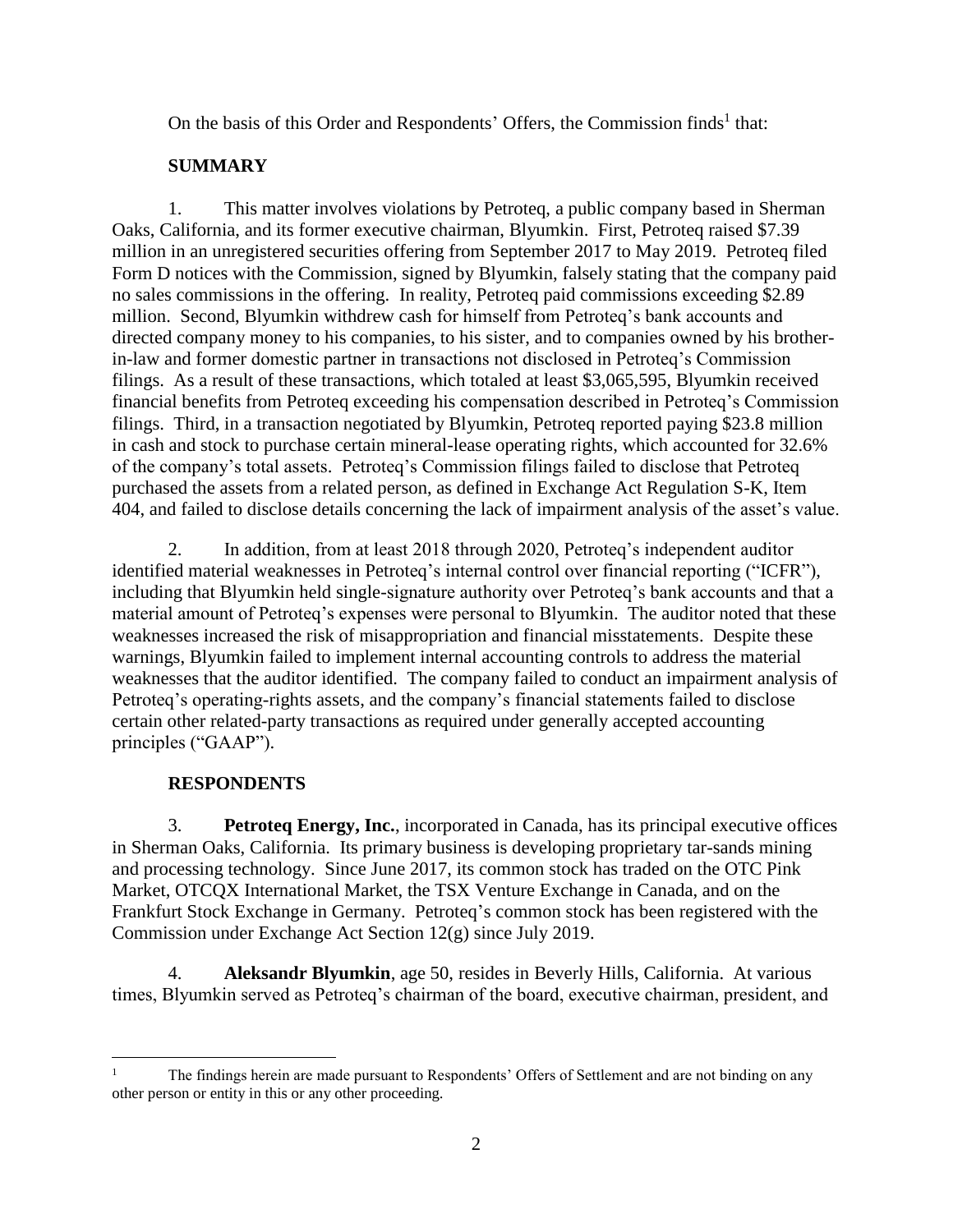chief executive officer ("CEO") from November 2006 until his resignation August 6, 2021.

# **FACTS**

# **Background: Petroteq's Business, Management, and Accounting**

5. Since 2011, Petroteq's business has focused primarily on developing its proprietary tar-sands mining system called Clean Oil Recovery Technology ("CORT"). Petroteq claims that its CORT system employs a solvent-recycling process to extract almost all marketable hydrocarbons from tar sands, leaving behind no hazardous waste. Since September 2017, Petroteq has earned total revenues of \$350,144 and incurred net expenses totaling \$47.77 million.

6. Blyumkin held positions variously described in Petroteq's Commission filings as chairman of the board, executive chairman, president, and CEO. He carried out his roles and managed Petroteq's business activities from its offices in Sherman Oaks, California, including its asset acquisitions, capital raising, and cash management. For Petroteq's fiscal year ended August 31, 2019, he signed the company's annual report filed with the Commission on Form 10- K ("10-K") as its executive chairman. For the fiscal year ended August 31, 2020, Blyumkin signed Petroteq's 10-K as its executive chairman, CEO, and president and signed a certification included with the report, as amended, pursuant to Rule 13a-14 under the Exchange Act.

7. Petroteq's CFO, who worked part time from an office in Florida, reviewed Petroteq's expenditures and determined whether to capitalize them, reconciled accounting records kept at the Petroteq plant in Utah with records kept by Petroteq's main office in California, and conferred with Blyumkin on the payment of expenses. At the end of each Petroteq fiscal period, the CFO also reconciled an account called the "officer-loan account" created to track all financial transactions between Blyumkin and Petroteq. The CFO also oversaw the preparation of Petroteq's financial statements, its quarterly Commission report on Form 10-Q ("10-Q"), and its 10-K.

# **False Statements Concerning Sales Commissions and Executive Compensation in Unregistered Securities Transactions**

8. From September 2017 to May 2019, Petroteq raised \$7.39 million from 32 investors in 20 states in sales of its common stock. Petroteq filed no registration statement with the Commission for the transactions. Instead, it filed notices on Form D, claiming the transactions were exempt from registration.

9. Petroteq's Form D filings, each signed by Blyumkin, falsely stated that Petroteq paid no sales commissions in the securities offerings. In fact, Petroteq paid sales commissions totaling \$2,893,000 to two individuals retained by Petroteq to sell the securities.

10. In several instances, Blyumkin withdrew cash for himself from Petroteq's bank account immediately after the deposit of proceeds from the securities sales. These withdrawals totaled \$68,623. Petroteq's Form D filings stated that no "amount of the gross proceeds of the offering . . . has been or is proposed to be used for payments" to Petroteq's executive officers or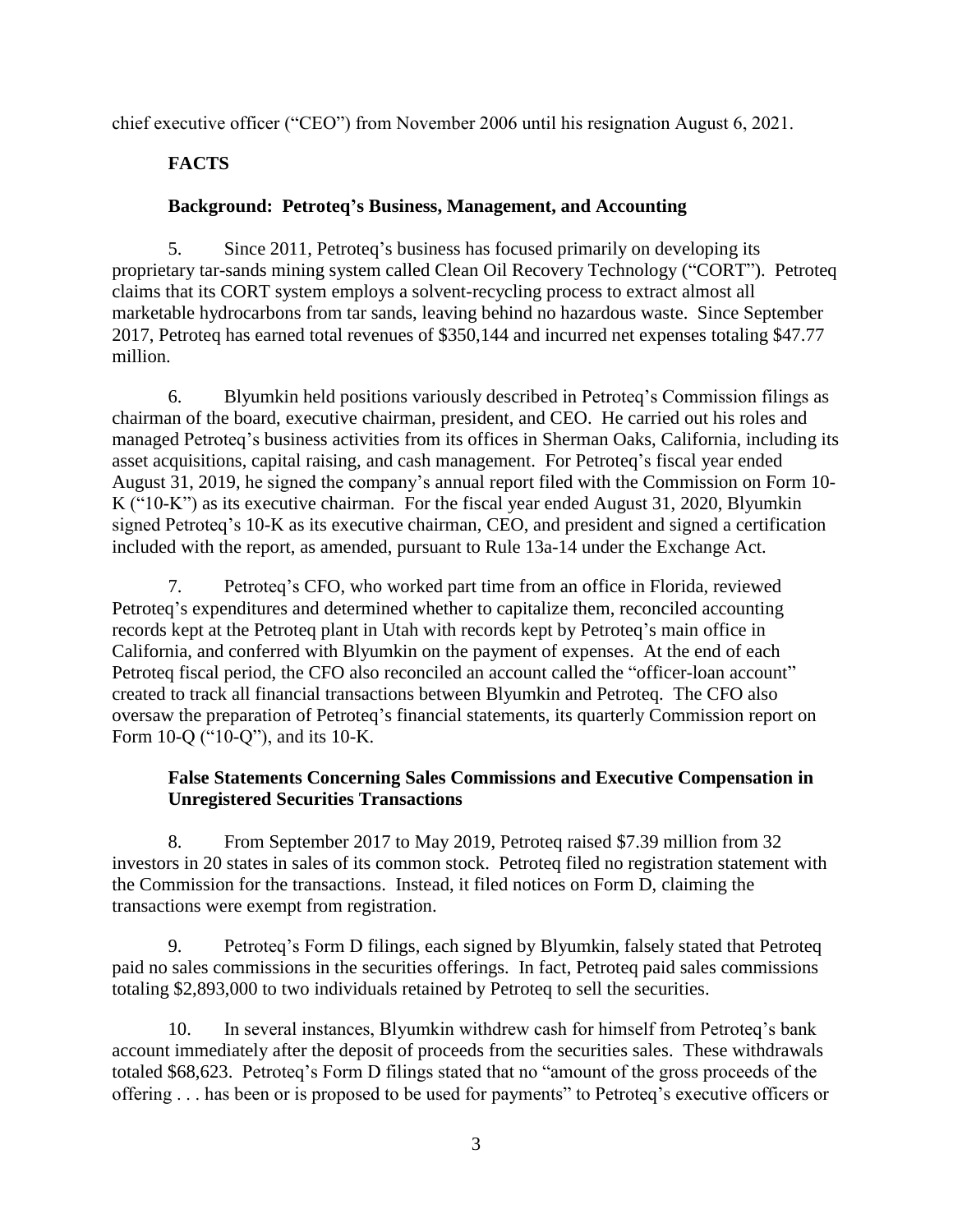directors.

# **Misleading Statements Concerning Petroteq's Purchase of Operating Rights on Leases in Federal Tar Sands in Utah**

11. In a report on Form 8-K ("8-K") filed with the Commission July 26, 2019, Petroteq announced that it had acquired certain operating rights under oil-and-gas leases administered by the U.S. Department of Interior's Bureau of Land Management ("BLM") in Utah within federally designated Special Tar Sands Areas (the "BLM Leases"). In the 10-K for Petroteq's fiscal year ended August 31, 2019, filed with the Commission on December 16, 2019, Petroteq listed these operating rights among its assets. Petroteq's financial statements in the report reflected a value of \$23.8 million for the operating rights under the leases, representing 32.6% of Petroteq's total assets.

12. The 10-K explained that Petroteq acquired the operating rights in two transactions. First, Petroteq acquired a 50% interest in the rights from a private company called Momentum Asset Partners I LLC ("Momentum") for \$10.8 million. According to the 10-K, Petroteq paid Momentum \$1.8 million in cash on January 18, 2019, and, three months later, issued 15 million shares of common stock, priced at \$0.60, for a total share cost of \$9 million, to complete the purchase. In the second transaction, covering the remaining 50% interest, Petroteq agreed to pay the seller, Petrollo LP Corp. ("Petrollo"), another private company, \$13 million, payable by issuing 30 million shares of Petroteq common stock, valued at \$0.40 per share, plus \$1 million in cash. Petroteq issued Petrollo the shares in July 2019, but made no cash payments until 2020, when it paid \$900,000. As of December 15, 2021, Petroteq still owed \$100,000 of the cash consideration.

13. Momentum and Petrollo were part of a group of companies (the "Control Group") controlled by a Blyumkin associate residing in Switzerland. In 2013, the Control Group began purchasing Petroteq equity securities through direct investments in Petroteq, eventually coming to control a large block of Petroteq's common stock. The Control Group entities collectively controlled 8.96% of Petroteq's common stock before selling Petroteq the operating rights and 35.88% after the sale. Blyumkin knew that Momentum and Petrollo were part of the Control Group and that the Control Group owned a large amount of Petroteq's common stock. But he did not disclose all material facts concerning these transactions to Petroteq's outside auditor or to Petroteq's CFO.

14. Statements in the 10-K describing the operating-rights acquisitions were misleading because they omitted material facts. Exchange Act Regulation S-K, Item 404, provides that any group holding more than 5% of a class of the registrant's voting securities is a "related person" of the registrant. For transactions with a related person, Item 404 requires the registrant to identify the related person and to disclose the related person's interest in the transaction. Item 404 also requires the registrant to disclose "[a]ny other information regarding the transaction or the related person in the context of the transaction that is material to investors in light of the circumstances of the particular transaction." Similar disclosure requirements apply under GAAP, specifically Financial Accounting Standards Board ("FASB") Accounting Standards Codification ("ASC") 850, Related Party Disclosures. FASB ASC 850 defines related party to include, among others, the entity's management, family members of management,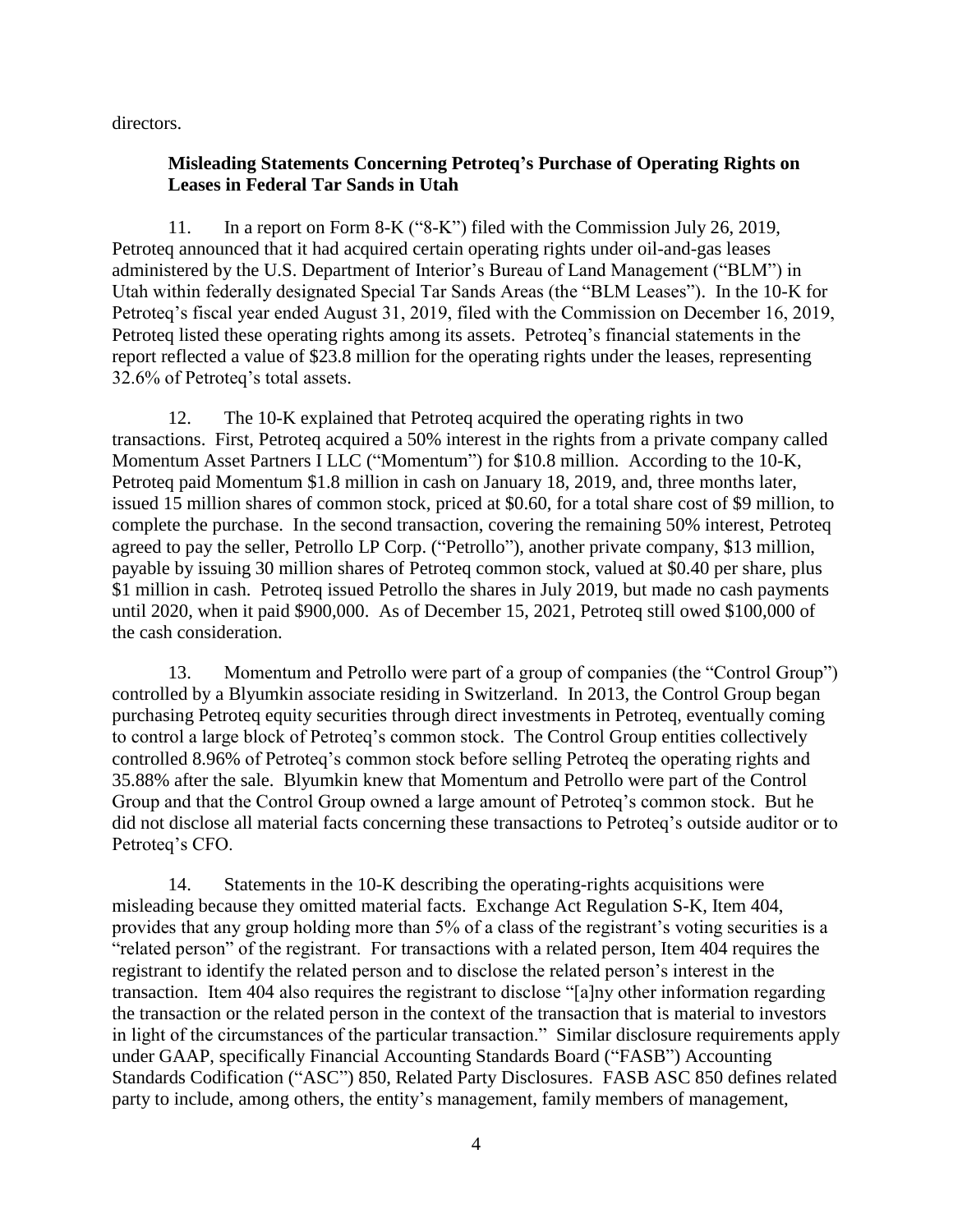affiliates, and owners of more than 10% of the entity's voting securities.

15. Here, the Control Group qualified as a related person under Item 404 and as a related party under GAAP. But the 10-K failed to disclose the Control Group as such and its interest in the operating-rights transaction. Two months before selling the operating rights to Petroteq for \$23.8 million, the Control Group acquired the same rights from a third party in exchange for a promise to pay the third party \$275,000 in cash plus an option granting the third party the right to purchase 20 million shares of Petroteq stock from the Control Group. Before agreeing to the sell the rights to the Control Group, the third party demanded a license to use Petroteq's CORT system on other leases that the third party owned. To facilitate the Control Group's purchase of the operating rights, Blyumkin signed an agreement in which Petroteq granted the third party the license. The 10-K failed to disclose the terms of the Control Group's operating-rights purchase from the third party, including Petroteq's granting the third party a license agreement to facilitate it.

16. The 10-K also failed to disclose material information concerning the consideration that Petroteq paid the Control Group to purchase the rights. Most of the \$1.8 million in cash that Petroteq paid Momentum on January 18, 2019, flowed back to Petroteq and Blyumkin in round-trip transactions. An agent of Momentum, who was also a Petroteq employee, served as the signatory on Momentum's bank account. As Blyumkin knew, four days after the account received the \$1.8 million, the agent wired \$46,000 from the Momentum account to a company owned by Blyumkin's former domestic partner, \$7,500 split among two Blyumkin-controlled companies, and \$253,000 to a company owned by Blyumkin's brother-inlaw, who transferred \$250,000 of the proceeds to Blyumkin's father. On the same day, the agent transferred \$1.4 million to two other Control Group entities. These two entities transferred \$1.39 million back to Petroteq the next day. Blyumkin testified that the two entities transferred these funds to Petroteq to purchase Petroteq equity securities. The 10-K, however, did not disclose any such transaction among the transactions listed in the 10-K under the heading "Recent Sales of Unregistered Securities." Over the next five days, Blyumkin withdrew \$173,000 of these funds from Petroteq's bank account for himself.

### **Misleading Statements Concerning Risks, Contingencies, and Costs Associated with Petroteq's Operating Rights on the BLM Leases**

17. Petroteq's July 26, 2019 8-K and its 10-Ks for its 2019, 2020, and 2021 fiscal years also contained misleading statements concerning risks, contingencies, and costs associated with Petroteq's operating rights on the BLM Leases. Until the BLM converts each of the BLM Leases to a Combined Hydrocarbon Lease ("CHL"), Petroteq cannot legally exercise its operating rights on the leases to mine their tar sands. While the 10-K explained that the "BLM Leases are in 'suspension status' under BLM regulations until the new CHLs are issued," Petroteq failed to disclose the following material facts concerning CHL conversion:

- a. Petroteq has not obtained record title to the operating rights. Until it does so, the BLM will not consider any request from Petroteq to complete a CHL conversion.
- b. The Control Group has not paid the third-party seller \$105,000 of the agreed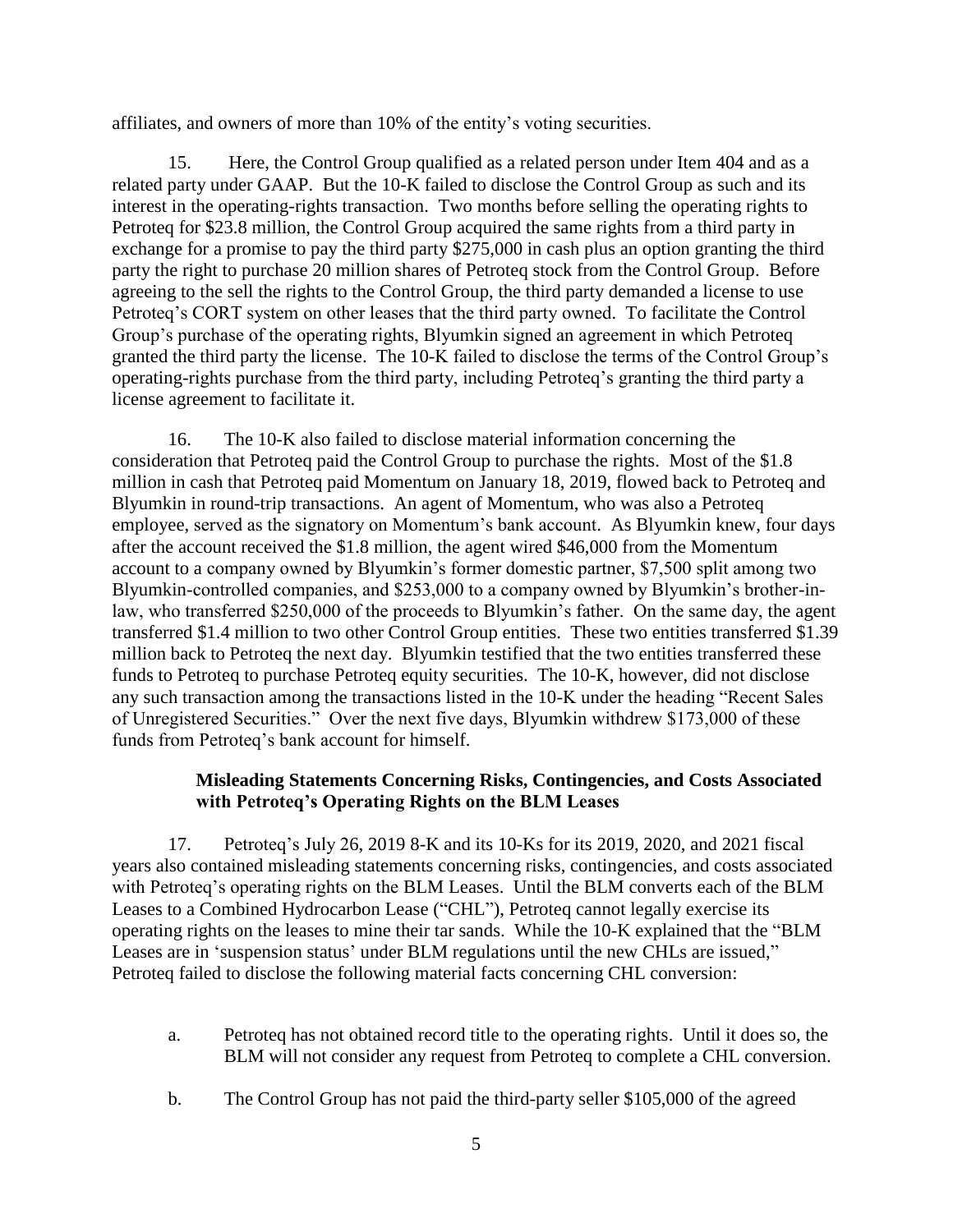\$275,000 cash consideration to acquire the operating rights. As a result, the third party has not executed instruments required by the BLM to establish Petroteq's title to the operating rights.

- c. Even if Petroteq perfects title to the operating rights, the BLM's position is that one of the BLM Leases—constituting approximately 60% of the leased acreage can no longer be converted to a CHL. On October 13, 2020, the registered owner of the lease on this acreage (a party wholly separate from the Control Group, the third-party seller, and Petroteq) elected not to convert the lease to a CHL. The BLM's position is that no new CHL-conversion application can be filed because the deadline for doing so has passed. However, Petroteq believes that it has developed legal and factual arguments to reverse this position and allow such a conversion to take place. Therefore, while mining tar sands on this acreage is presently prohibited, Petroteq intends to engage the BLM in discussions to reverse the current position and enable such mining to occur. There is no assurance that the BLM will agree.
- d. The remaining 40% of the acreage is subject to undisclosed risks and costs associated with meeting the regulatory requirements of not only the BLM, but also of the National Park Service ("NPS"), because this acreage is within the Glen Canyon National Recreation Area. No one, including Petroteq, has ever presented the operational plan and environmental-impact statement necessary to proceed with the CHL conversion of this acreage. Petroteq has not disclosed the anticipated costs or timing associated with preparing such an operational plan or environmental-impact statement, nor has it otherwise disclosed how its tar-sands mining would be compatible with BLM and NPS requirements.

18. Despite the title deficiency, mining prohibition, and contingencies described above, the financial statements included in Petroteq's 10-Ks for 2019, 2020, and 2021 each valued the operating rights at \$23.8 million, Petroteq's reported purchase price. Petroteq failed to perform any impairment analysis on the operating rights, however, and the financial statements included in the relevant Forms 10-Ks otherwise do not reflect the results of any such analysis.

#### **Undisclosed Compensation Arrangements and Transactions with Blyumkin**

19. Regulation SK, Item 402, "requires clear, concise and understandable disclosure of all plan and non-plan compensation awarded to, earned by, or paid to" executive officers and directors. The table below reflects Blyumkin's total compensation by fiscal year as reported in Petroteq's 10-Ks.

| <b>Blyumkin's Compensation as Reported on Form 10-K</b> |               |                      |              |  |
|---------------------------------------------------------|---------------|----------------------|--------------|--|
| <b>Fiscal Year</b>                                      | <b>Salary</b> | <b>Director Fees</b> | <b>Total</b> |  |
| 2018                                                    | \$240,000     | \$18,000             | \$258,000    |  |
| 2019                                                    | \$240,000     | \$46,000             | \$286,000    |  |
| 2020                                                    | \$366,254     | \$60,000             | \$426,254    |  |
| Total                                                   | \$846,254     | \$124,000            | \$970,254    |  |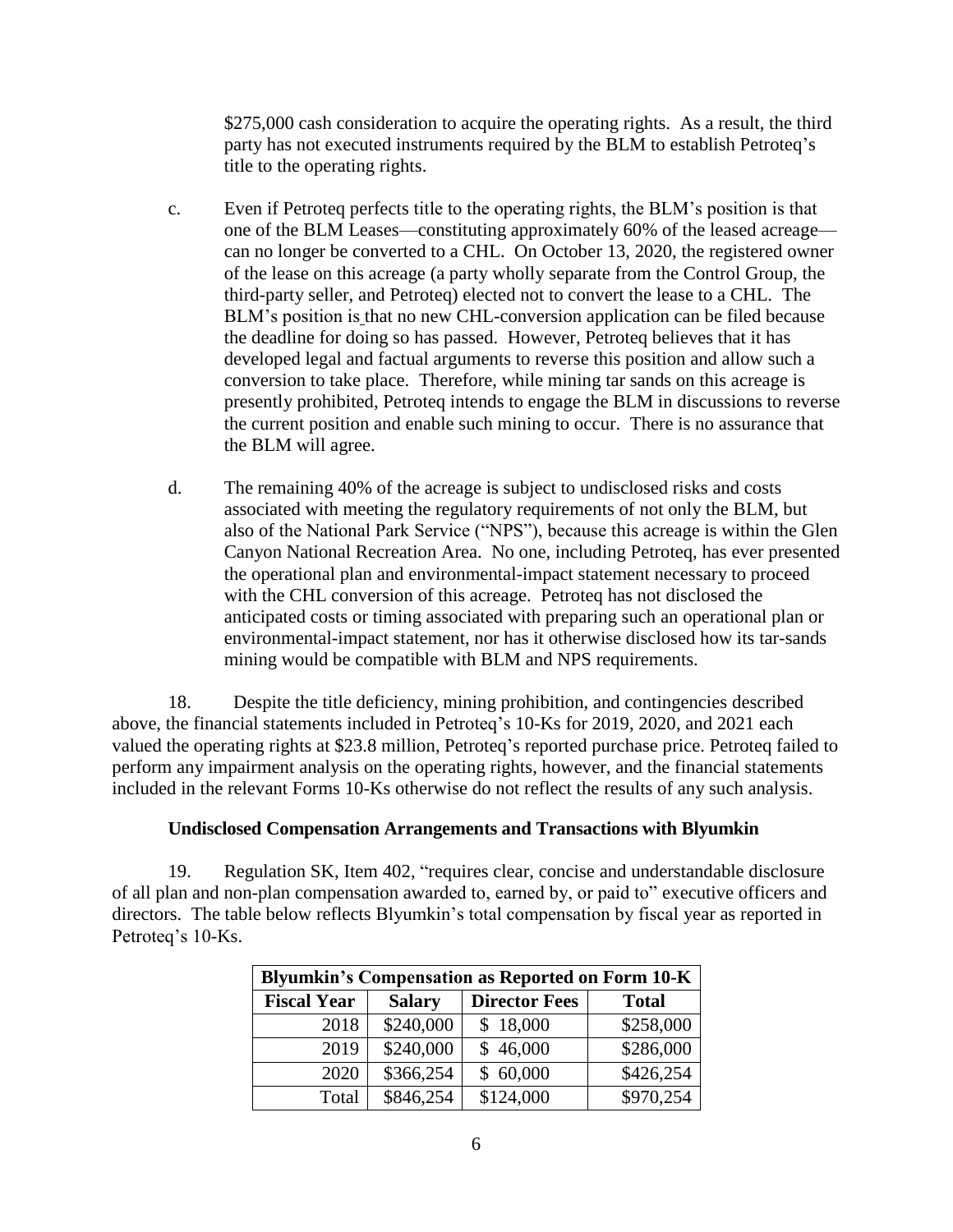20. Blyumkin did not receive salary or director-fee compensation in payments of a set amount on a regular interval in these periods. Instead, he withdrew cash from Petroteq's bank accounts without adequate oversight by Petroteq and without adequate written justification. In fiscal years 2018, 2019, and 2020 combined, Blyumkin made more than 230 such withdrawals.

21. For fiscal year 2020, Blyumkin's salary was initially set at \$240,000. Blyumkin's withdrawals throughout the year resulted in him receiving \$126,254 more than his set salary amount for fiscal year 2020 (\$240,000). Petroteq's 10-K for the period disclosed a salary increase of \$126,254 for Blyumkin, but it did not disclose that the increase resulted from Blyumkin's cash withdrawals.

22. In addition to Blyumkin's cash withdrawals in fiscal years 2018, 2019, and 2020, Petroteq made payments to Blyumkin in Petroteq stock in the same period. The table below reflects the cash and stock payments to Blyumkin in the period.

| <b>Payments to Blyumkin</b> |                    |              |              |  |
|-----------------------------|--------------------|--------------|--------------|--|
| <b>Fiscal Year</b>          | <b>Withdrawals</b> | <b>Stock</b> | <b>Total</b> |  |
| 2018                        | 412,938            | \$1,425,521  | \$1,838,459  |  |
| 2019                        | 584,791            | 409,303      | 994,094      |  |
| 2020                        | 467,189            | 94,255<br>S  | 561,444      |  |
| Total                       | \$1,464,918        | \$1,929,079  | \$3,393,997  |  |

23. The total cash and stock payments in the table above included payments for Blyumkin's salary and director fees along with reimbursements for loans that Blyumkin made to Petroteq and for business expenses that he purportedly paid on Petroteq's behalf. For at least \$859,302 of the business-expense reimbursements, however, Blyumkin failed to properly document a business-related justification.

24. Petroteq's 10-Ks for its fiscal years 2019 and the 2020 contained representations that the company "did not provide any compensation that would be considered a perquisite or personal benefit to executive officers." From September 25, 2017, through August 25, 2020, however, Petroteq made payments at Blyumkin's direction to a Blyumkin-owned company totaling \$152,190, all or part of which Blyumkin used to lease and insure automobiles used by him and members of his immediate family.

### **Undisclosed Transactions between Petroteq and Blyumkin's Former Domestic Partner**

25. Instruction 1 to Item 404 defines related person to include "any person (other than a tenant or employee) sharing the household of" an executive officer or director of the registrant. From September 2017 through May 2020, at Blyumkin's direction, Petroteq engaged in transactions with Blyumkin's former domestic partner, who is the mother of his child and with whom he shared a residence during some or all of this period, and a company owned by her. These transactions resulted in Blyumkin's former domestic partner and her company collectively receiving \$377,300 from Petroteq in fiscal year 2018, \$319,000 in fiscal year 2019, and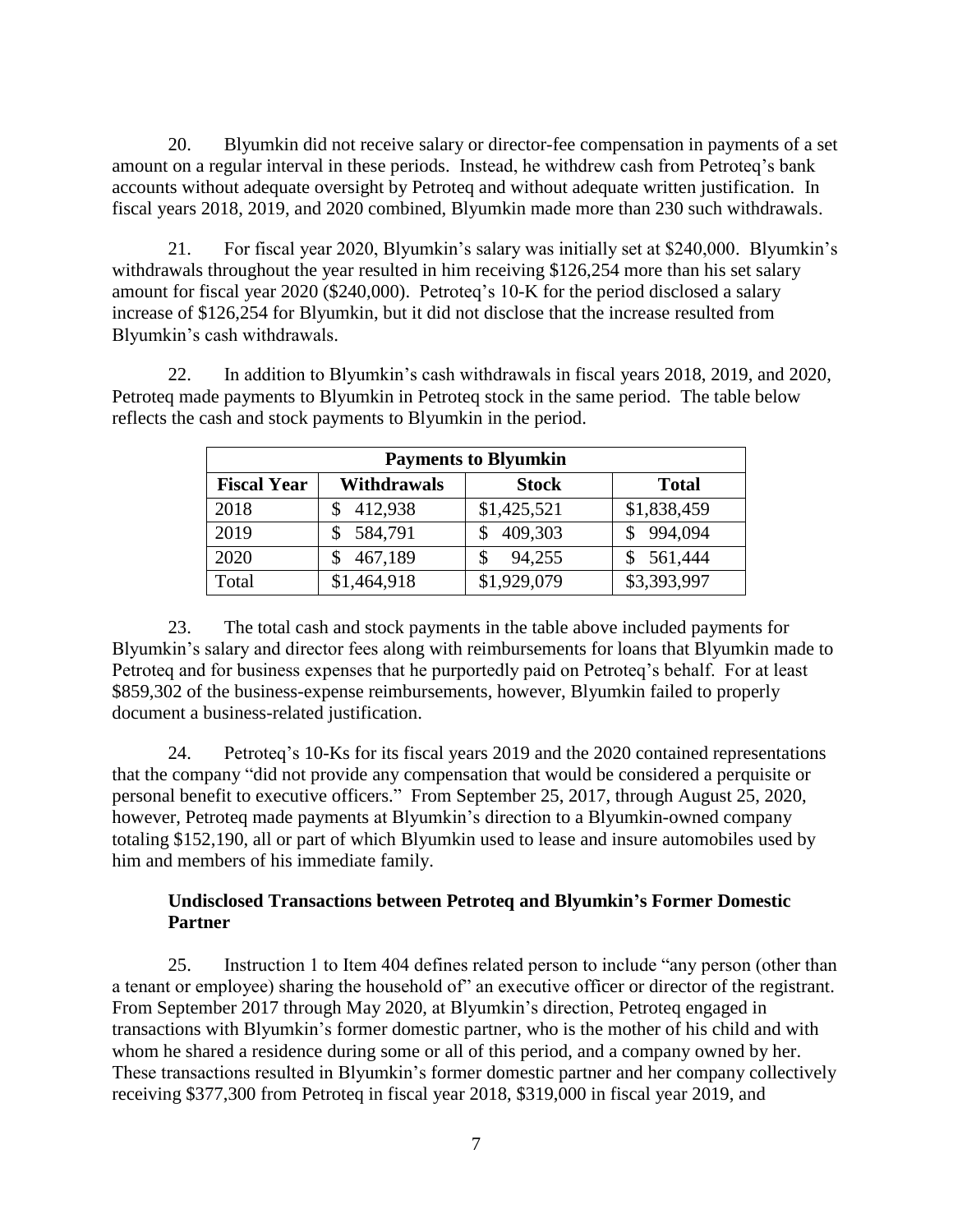\$578,303 in fiscal year 2020. Petroteq's books and records inadequately documented the bases to establish these payments as valid Petroteq obligations. Blyumkin did not fully disclose to Petroteq's CFO the nature of his relationship with his former domestic partner or her company. Petroteq's 10-Ks for its fiscal years 2019 and 2020 did not disclose that these transactions involved a related person, as required under Item 404 and under GAAP.

### **Undisclosed Transactions between Petroteq and Blyumkin's Sister**

26. In fiscal years 2018 and 2019, Blyumkin's sister performed legal services for Petroteq as Petroteq's in-house counsel under a retainer agreement calling for payments of up to \$35,000 per month. In total, she received \$833,500 from Petroteg in 2018 and \$326,750 in 2019. Payments to her in these periods, however, included payments in addition to compensation for legal services. In 2018, the payments included a \$300,000 loan, which she repaid the same year, and a \$250,000 payment made at Blyumkin's direction and on his behalf. Petroteq's CFO recorded the \$250,000 payment as a reduction to the amount that Petroteq owed to Blyumkin in the officer-loan account. In 2019, at Blyumkin's direction, Petroteq made a \$50,000 payment to her apart from compensation for legal services to Petroteq.

27. Blyumkin knew that Petroteq compensated Blyumkin's sister for legal services and that she had engaged in lending transactions with the company. But Petroteq did not identify any of the payments to her as related-person transactions in Petroteq's 10-Ks for 2019 and 2020, as required under Item 404 and GAAP.

### **Petroteq's Ineffective ICFR and Disclosure Controls and Procedures**

28. Petroteq's auditor identified material weaknesses in Petroteq's ICFR from at least 2018 through 2020. In its reports to Petroteq, the auditor noted that these deficiencies included:

- a. Accounting policies not formally documented, including with respect to assessing any impairments;
- b. Journal entries not subjected to any significant detailed review by management;
- c. Transactions not adequately documented;
- d. Limited segregation of duties between custody of assets and control over accounting records; and
- e. Single-signature authority over Petroteq's operating bank accounts.

29. The auditor's 2018 report to the audit committee of Petroteq's board of directors noted that a material amount of expenses paid by the company were personal expenditures by Blyumkin, increasing the risk of misstatements and misappropriations. Petroteq's 2019 and 2020 10-Ks disclosed that, because of a lack of segregation of duties, its disclosure controls and procedures ("DCP") were ineffective. Despite the auditor's warning and Petroteq's acknowledgement of its ineffective DCP, Petroteq did not appropriately remediate the material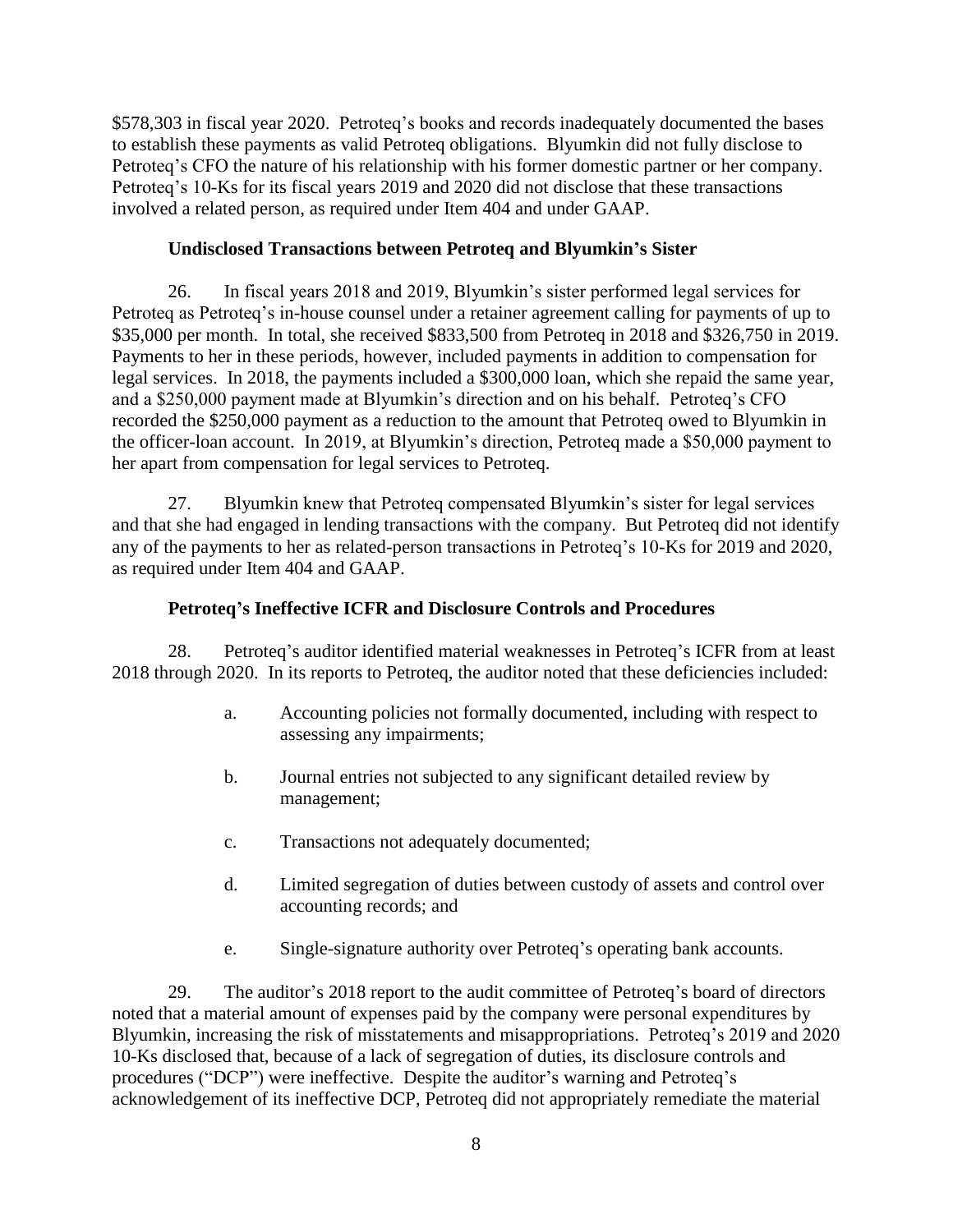weaknesses in its ICFR or DCP.

# **Blyumkin's Financial Benefit from the Misconduct**

30. As described above, Blyumkin withdrew cash for himself from Petroteq's bank accounts and directed company money to himself, to his companies, to his sister, and to companies owned by his brother-in-law and former domestic partner. As a result of such transactions, which totaled at least \$3,065,595, Blyumkin received financial benefits from Petroteq exceeding his compensation described in Petroteq's Commission filings.

# **Blyumkin Concealed from the CFO and the Auditor a \$6 Million Liability**

31. In March 2021, Petroteq adopted a Code of Business Conduct and Ethics, binding on its directors and officers. The code specified that Petroteq was to maintain accurate books and records, and to comply with all applicable laws, rules, and regulations. Petroteq also adopted written policies regarding the review and approval of related-person transactions and material transactions in excess of \$500,000.

32. On July 16, 2021, Petroteq filed a Form 8-K with the Commission, warning investors not to rely on financial statements in its reports previously filed with the Commission because they failed to disclose a \$6 million contingent liability. According to the filing, Blyumkin had not disclosed to the CFO or to Petroteq's auditor that he had entered Petroteq into a settlement agreement with a Luxembourg-based lender in December 2018. In the agreement, Petroteq gave the lender a security interest in the operating rights on the BLM Leases and a \$6 million promissory note. The note matured in December 2020 and remains unpaid. The agreement settled Petroteq's obligation to indemnify indebtedness of the Control Group to the lender, which had financed a Control Group investment in Petroteq in 2013.

33. On August 19, 2021, Petroteq filed amended 10-Qs and 10-Ks to correct its financial statements with respect to the third-party obligations. As amended, Petroteq disclosed the \$6 million note as a contingent liability.

# **VIOLATIONS**

34. Securities Act Section 5(a) prohibits any person from selling a security through interstate commerce "[u]nless a registration statement is in effect as to [such] security."

35. Securities Act Section 5(c) prohibits any person from offering to sell a security through interstate commerce "unless a registration statement has been filed as to such security."

36. Securities Act Sections 17(a)(1) and (3) prohibit any person from, in the offer or sale of a security, employing "any device, scheme, or artifice to defraud" or engaging in any "transaction, practice, or course of business" which operates as a fraud or deceit upon the purchaser. Negligence is sufficient for liability under Securities Act Section 17(a)(3). Exchange Act Section 10(b) and Rules 10b-5(a) and (c) prohibit any person from employing "any device, scheme, or artifice to defraud" or engaging in any "act, practice, or course of business" which operates as a fraud or deceit, in connection with the purchase or sale of a security.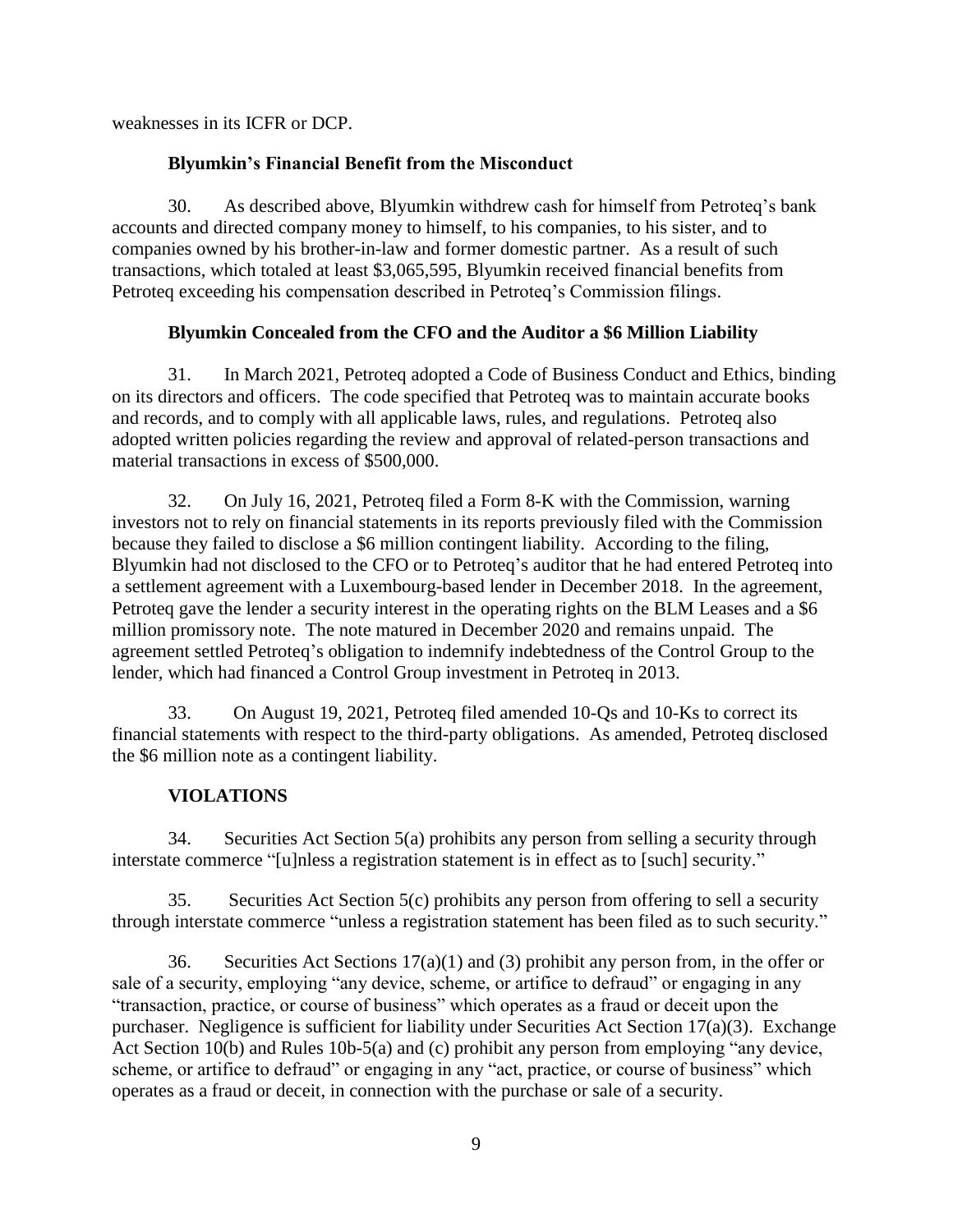37. Securities Act Section  $17(a)(2)$  prohibits any person from, in the offer or sale of a security, "obtain[ing] money or property by means of any untrue statement of a material fact or any omission to state a material fact necessary in order to make the statements made, in light of the circumstances under which they were made, not misleading." Negligence is sufficient for liability under Securities Act Section 17(a)(2). Exchange Act Section 10(b) and Rule 10b-5(b) thereunder prohibit any person from "making any untrue statement of a material fact" or "omit[ting] to state a material fact necessary in order to make the statements made, in the light of the circumstances under which they were made, not misleading," in connection with the purchase or sale of a security.

38. Exchange Act Section 13(a) and Rules 12b-20, 13a-1, 13a-11, and 13a-13 thereunder, require every issuer of a security registered pursuant to Exchange Act Section 12 to file with the Commission information, documents, annual reports, current reports, and quarterly reports as the Commission may require, and mandate that the statements and reports contain such further material information as may be necessary to make the required statements not misleading.

39. Exchange Act Section 13(b)(2)(A) requires reporting companies to make and keep books, records, and accounts which, in reasonable detail, accurately and fairly reflect their transactions and dispositions of their assets.

40. Exchange Act Section 13(b)(2)(B) requires all reporting companies to devise and maintain a system of internal accounting controls sufficient to provide reasonable assurances that transactions are recorded as necessary to permit preparation of financial statements in accordance with GAAP.

41. Exchange Act Section 13(b)(5) provides that no person shall knowingly circumvent or knowingly fail to implement a system of internal accounting controls.

42. Rule 13b2-1 and 13b2-2 under the Exchange Act provide that no person shall, directly or indirectly, falsify or cause to be falsified, any book, record, or account subject to Exchange Act Section 13(b)(2)(A) and that no officer or director of an issuer shall, directly or indirectly, make a materially false or misleading statement, or omit certain material facts, to an accountant in connection with an audit or take any action to mislead any independent public or certified public accountant engaged in the performance of an audit or review of the financial statements of that issuer that are required to be filed with the Commission.

43. Rule 13a-14 under the Exchange Act requires an issuer's principal executive officer and principal financial officer, in each quarterly and annual report filed under Section 13(a) of the Exchange Act, to make the certifications specified in Regulation S-K Item 601(b)(31) [17 C.F.R. § 229.601(b)(31)].

44. Rule 13a-15(a) under the Exchange Act Rule 13a-15 requires an issuer to maintain DCP and ICFR.

# **FINDINGS**

45. As a result of the conduct described above, Petroteq violated Securities Act Sections 5(a) and (c) and 17(a) and Exchange Act Sections 10(b), 13(a), 13(b)(2)(A), and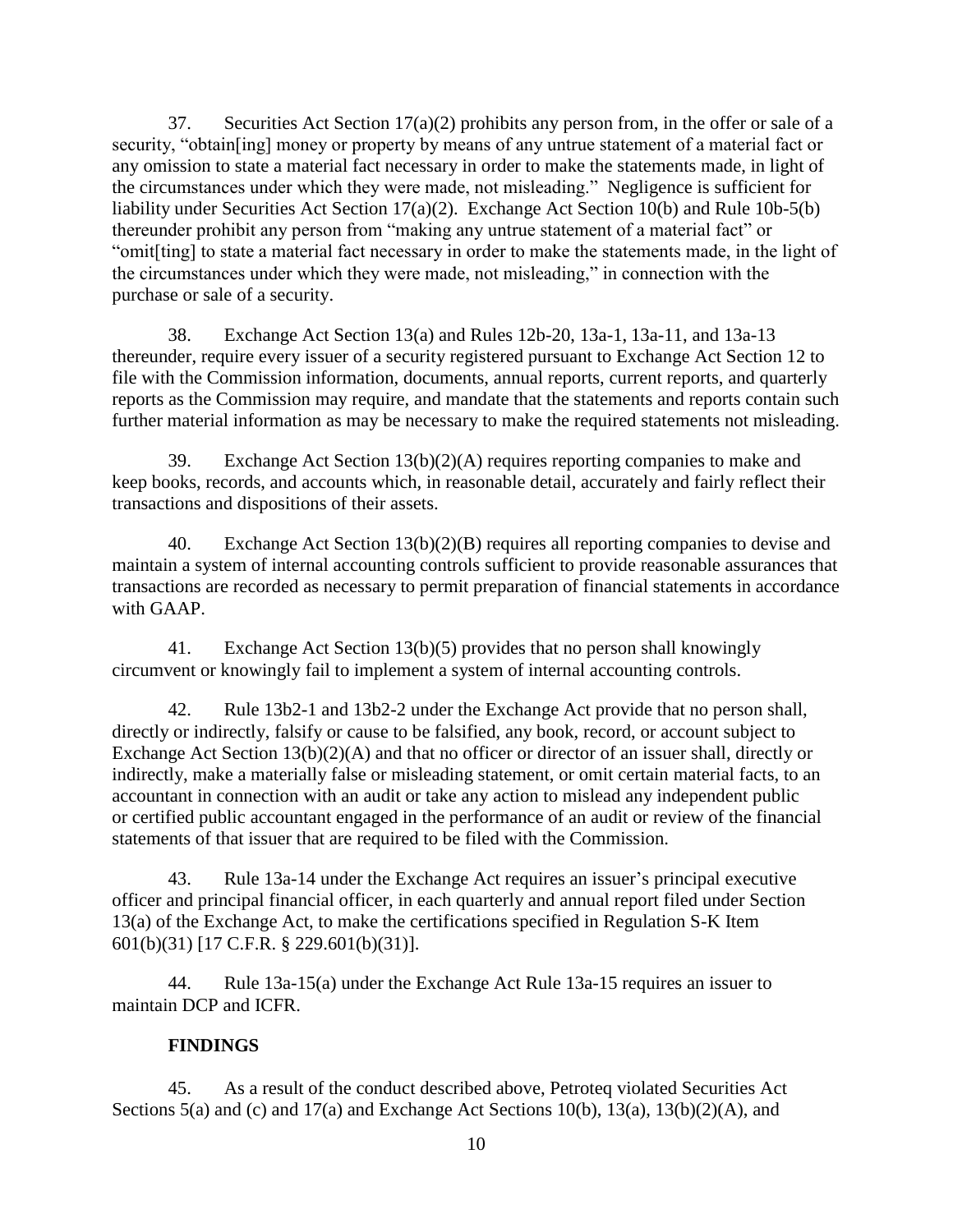13(b)(2)(B) and Rules 10b-5, 12b-20, 13a-1, 13a-11, 13a-13, and 13a-15(a) thereunder.

46. As a result of the conduct described above, Blyumkin violated Securities Act Sections 5(a) and (c) and 17(a) and Exchange Act Sections 10(b) and 13(b)(5) and Rules 10b-5, 13a-14, 13b2-1, and 13b2-2, thereunder, and caused Petroteq's violations of Securities Act Sections 5 and 17(a)(1), (2), and (3) and Exchange Act Sections 10(b), 13(a), 13(b)(2)(A), 13(b)(2)(B) and Rules 10b-5, 12b-20, 13a-1, 13a-11, 13a-13, and 13a-15(a) thereunder.

#### **UNDERTAKINGS**

47. Respondent Petroteq undertakes as follows:

a. Within 90 days of the entry of this Order (the "Compliance Deadline")., Petroteq will fully remediate and correct:

i. any material weaknesses in its DCPs and its ICFRs (the "Controls Remediation") , including those as identified in its 10-K filed with the Commission for Petroteq's fiscal year 2021 and those identified in writing by its outside auditor (the "Material Weaknesses"), which agrees to provide to the Commission, within seven days of receiving them; and,

ii. any material misstatements and omissions in Petroteq's prior Forms 10-K and 10-Q filings with the Commission (the "Prior Filings") as discussed in this Order, including with respect to identifying securities placement commissions, related parties, related party transactions, related party securities holdings, executive compensation, and the costs, circumstances, risks and contingencies associated with the BLM operating rights, in filings (the "Corrective Filings") made in accordance with the technical and substantive requirements for EDGAR documents and Section 13(a) of the Exchange Act and the rules and regulations thereunder.

b. Petroteq will retain an independent consultant ("Independent Consultant"), not unacceptable to the staff of the Commission, to conduct a comprehensive review (the "Review") of the Controls Remediation and the Corrective Filings.

c. Within 30 days after the Remediation Deadline, the Independent Consultant shall deliver a written report to Petroteq and to the Commission staff. The Independent Consultant's report will certify whether or not, in the Independent Consultant's opinion, Petroteq's Controls Remediation eliminated the Material Weaknesses and its Corrective Filings corrected Prior Filings.

i. The Independent Consultant shall certify whether or not Petroteq' has complied with these Undertakings. The certifying report shall describe Petroteq's remediation and corrections, and the basis for the Independent Consultant's opinion that the Controls Remediation eliminated the material weaknesses and the Corrective Filings corrected Prior Filings. If the Independent Consultant certifies Petroteq's compliance with these Undertakings, then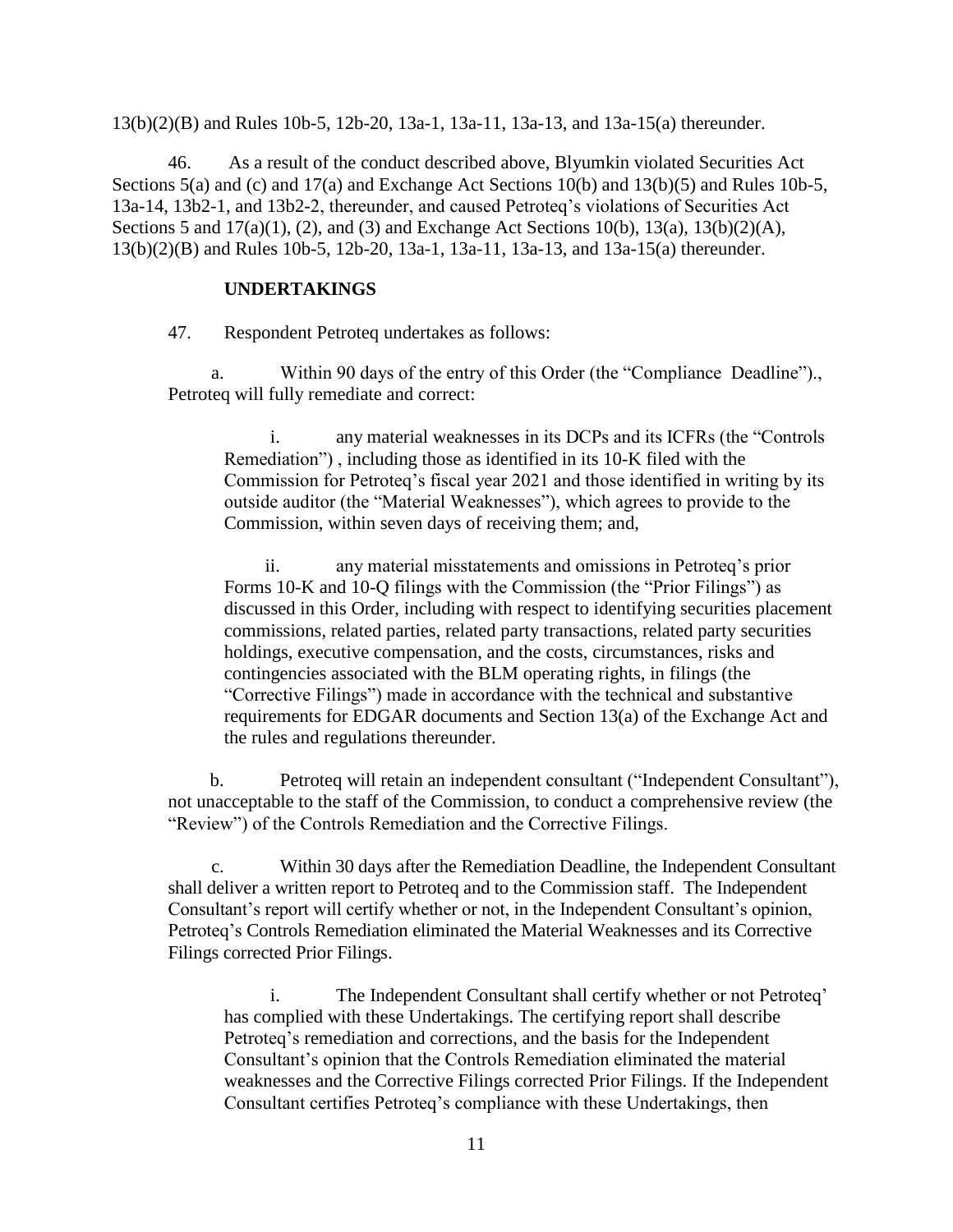Petroteq's obligations under this Undertaking shall be complete.

ii. If the Independent Consultant declines to certify Petroteq's compliance with these Undertakings, then Petroteq shall continue to retain the Independent Consultant. The Independent Consultant shall review and recommend changes to Petroteq policies, procedures, controls, and training reasonably designed to eliminate the Material Weaknesses and the Corrective Filings it needs to make (the "Recommendations"). The Independent Consultant will have 90 days to make the Recommendations. The Independent Consultant shall give notice to Petroteq and the Commission of the Recommendations within seven days of completing them. Petroteq will cooperate fully with the Independent Consultant and will provide the Independent Consultant with access to its own files, books, records, and personnel as reasonably requested for its review.

d. Petroteq will promptly adopt all of the Recommendations, provided, however, that within 14 days after receiving the Recommendations, Petroteq may give written notice to the Independent Consultant and the Commission staff of any of the Recommendations that it considers to be unnecessary, unduly burdensome, impractical, or costly, and propose in writing an alternative policy, procedure, or control designed to achieve the same objective or purpose. If Petroteq and the Independent Consultant do not reach an agreement on resolving Petroteq's objections, within 14 days after Petroteq gives such notice, and after attempting in good faith to reach an agreement, Petroteq will abide by the determination of the Independent Consultant as to the policy, procedure, or control to adopt.

i. Within 30 days after Petroteq adopts the Recommendations, whether by their acceptance or after any objections are resolved as set forth at paragraph 47d above, the Independent Consultant shall certify to the Commission whether or not Petroteq has fully complied with the Recommendations. The certification shall describe any determinations as to the adequacy of Petroteq's DCP and ICFR and its Corrective Filings.

ii. If the Independent Consultant's certification indicates anything other than Petroteq's full compliance with the Recommendations or if, in the audit of Petroteq's financial statements for fiscal years 2022 and 2023, Petroteq's outside auditor provides notice to Petroteq that one or more of the Material Weaknesses is present which Petroteq must provide to the Commission within seven days of receiving such notice, then:

(a) Within 14 days of receiving such certification by the Independent Consultant or such notice by the auditor, Petroteq shall file a Form 15, terminating the registration of all classes of its securities registered under Section 12(g) of Exchange Act; or,

(b) If Petroteq fails to file such Form 15, then Petroteq shall not contest any proceedings instituted by the Commission against Petroteq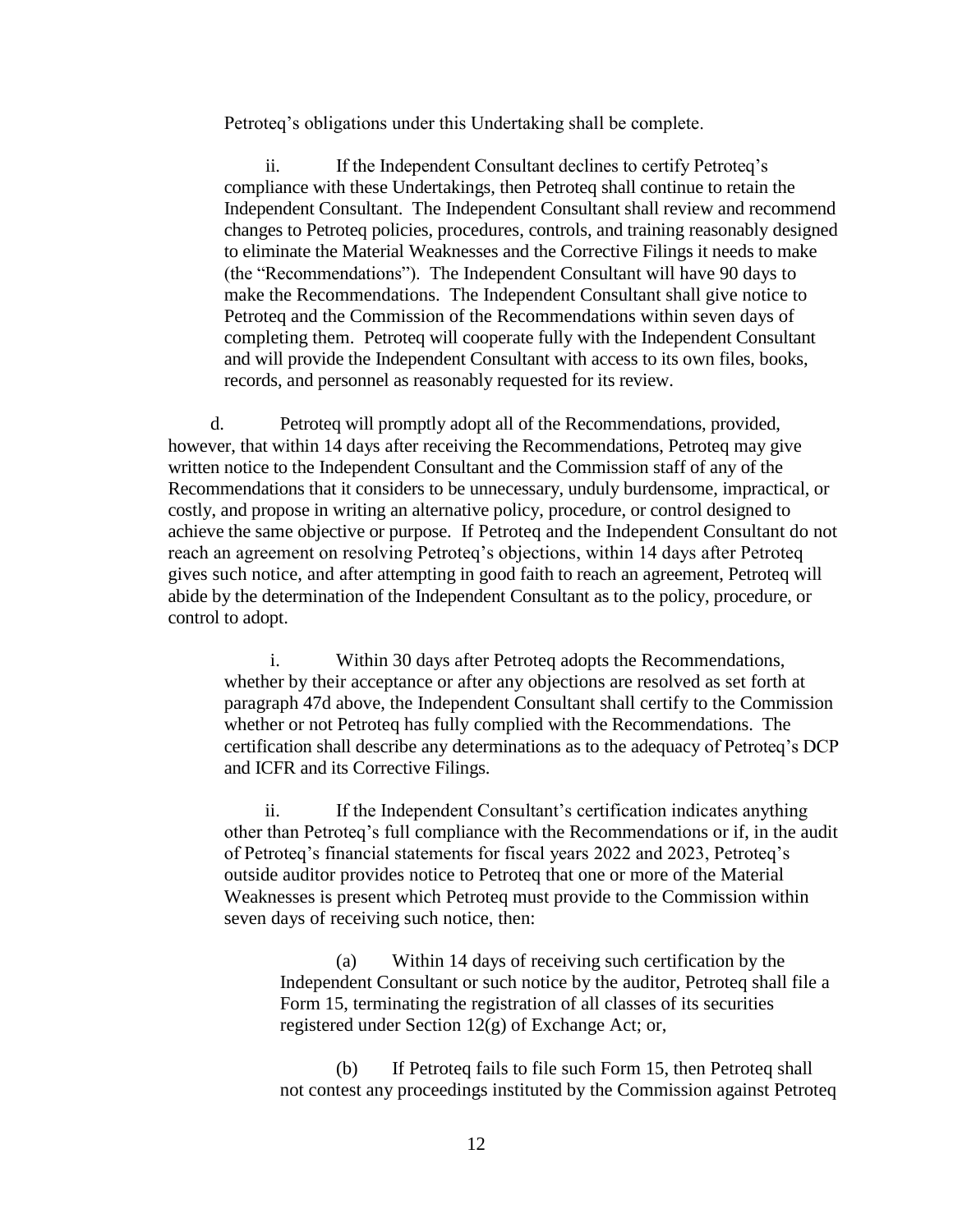pursuant to Section 12(j) of the Exchange Act to determine whether it is necessary and appropriate for the protection of investors to suspend, for a period not exceeding twelve months, or to revoke the registration of each class of Petroteq's securities registered pursuant to Section 12 of the Exchange Act.

48. Any notices or reports to the Commission by Petroteq or the Independent Consultant shall be submitted to Timothy McCole, Assistant Regional Director, Division of Enforcement, Fort Worth Regional Office, Securities and Exchange Commission, Fort Worth Regional Office, Suite 1900, 801 Cherry Street, Fort Worth, Texas 76102, with a copy to the Office of Chief Counsel of the Enforcement Division.

49. Petroteq's engagement of the Independent Consultant will require the Independent Consultant to enter into an agreement that provides that, for the period of engagement and for a period of two years from completion of the engagement, the Independent Consultant shall not enter into any employment, consultant, attorney-client, auditing or other professional relationship with Petroteq, or any of its present or former affiliates, directors, officers, employees, or agents acting in their capacity. The agreement will also provide that the Independent Consultant will require that any firm with which the Independent Consultant is affiliated or of which the Independent Consultant is a member, and any person engaged to assist the Independent Consultant in performance of the Independent Consultant's duties under this Order shall not, without prior written consent of the Fort Worth Regional Office of the Commission, enter into any employment, consultant, attorney-client, auditing or other professional relationship with Petroteq or any of its present or former affiliates, directors, officers, employees, or agents acting in their capacity as such for the period of the engagement and for a period of two years after the engagement.

50. These undertakings shall be binding upon any acquirer of, or successor in interest to, Petroteq. Petroteq shall provide a copy of these Undertakings to its shareholders of record and by posting it upon its website. For good cause shown, the Commission's staff may extend any of the procedural dates set forth above.

51. Petroteq shall certify, in writing, compliance with the undertakings set forth above. The certification shall identify the undertakings, provide written evidence of compliance in the form of a narrative, and be supported by exhibits sufficient to demonstrate compliance. The Commission staff may make reasonable requests for further evidence of compliance, and Respondent agrees to provide such evidence. The certification and supporting material shall be submitted to Timothy S. McCole, Assistant Regional Director, Fort Worth Regional Office, with a copy to the Office of Chief Counsel of the Enforcement Division, no later than sixty (60) days from the date of the completion of the undertakings.

#### **IV**.

Pursuant to Respondent Blyumkin's Offer of Settlement, Respondent Blyumkin agrees to additional proceedings in this proceeding to determine what, if any, disgorgement and prejudgment interest are appropriate under Section 8A of the Securities Act and Section 21C of the Exchange Act. In connection with such additional proceedings: (a) Respondent Blyumkin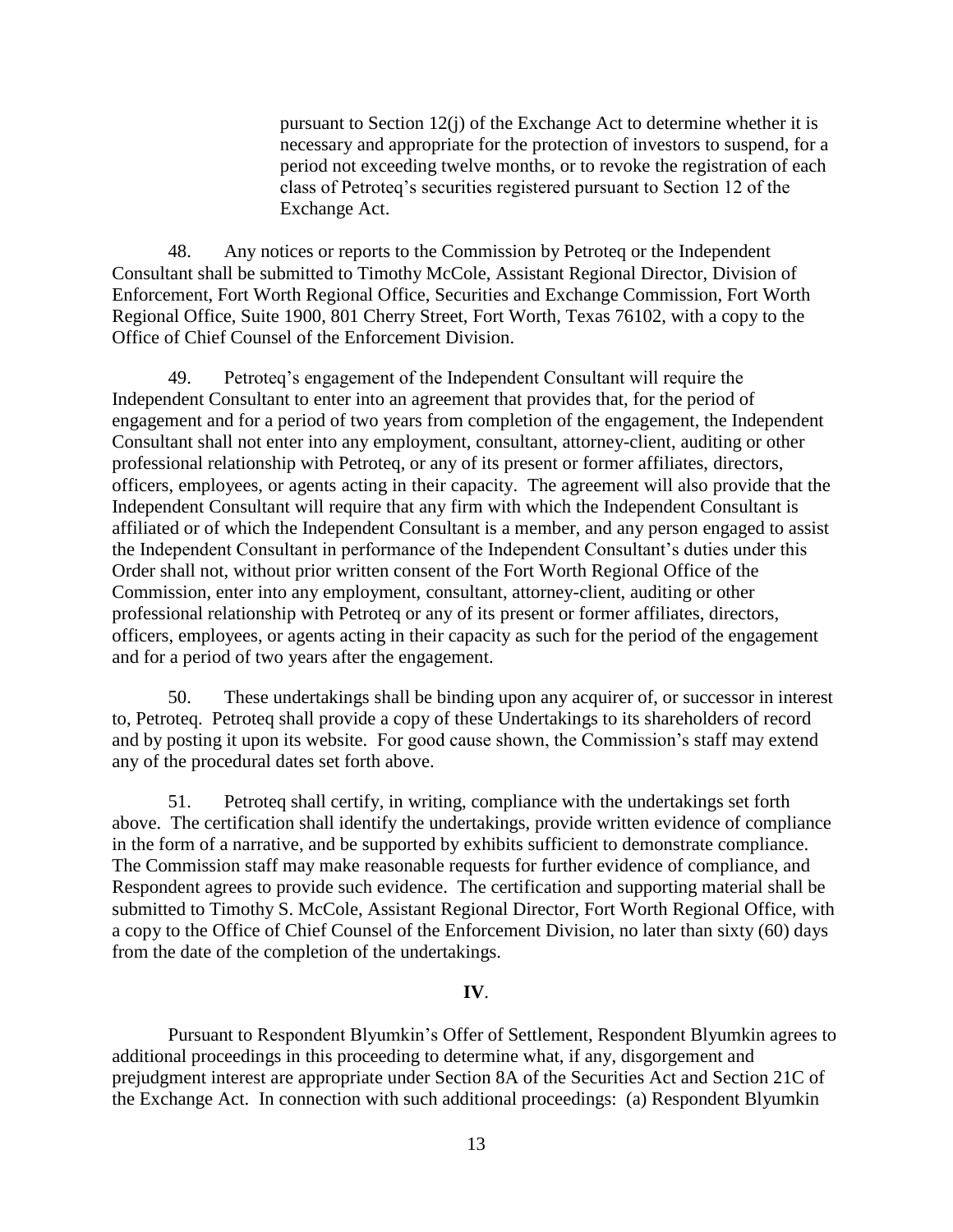agrees that he will be precluded from arguing that he did not violate the federal securities laws described in this Order; (b) Respondent Blyumkin agrees that he may not challenge the validity of this Order; (c) solely for the purposes of such additional proceedings, the findings made in this Order shall be accepted as and deemed true by the hearing officer; and (d) the hearing officer may determine the issues raised in the additional proceedings on the basis of affidavits, declarations, excerpts of sworn deposition or investigative testimony, documentary evidence, and, if the hearing officer determines it necessary, hearing testimony.

#### **V.**

In view of the foregoing, the Commission deems it appropriate to impose the sanctions agreed to in Respondents' Offers.

Accordingly, pursuant to Section 8A of the Securities Act and Section 21C of the Exchange Act, it is hereby ORDERED, effective immediately, that:

A. Respondent Petroteq shall cease and desist from committing or causing any violations and any future violations of Securities Act Sections 5(a) and (c) and 17(a), and Exchange Act Sections 10(b), 13(a), 13(b)(2)(A), and 13(b)(2)(B) and Rules 10b-5, 12b-20, 13a-1, 13a-11, 13a-13, and 13a-15(a) thereunder.

B. Respondent Blyumkin shall cease and desist from committing or causing any violations and any future violations of Securities Act Sections 5(a) and (c) and 17(a), and Exchange Act Sections 10(b), 13(a), 13(b)(2)(A), 13(b)(2)(B), and 13(b)(5) and Rules 10b-5, 12b-20, 13a-1, 13a-11, 13a-13, 13a-14, 13a-15(a), 13b2-1, and 13b2-2 thereunder.

C. Respondent Blyumkin is prohibited, pursuant to Section  $21C(f)$  of the Exchange Act, from acting as an officer or director of any issuer that has a class of securities registered pursuant to Section 12 of the Exchange Act or that is required to file reports pursuant to Section 15(d) of the Exchange Act.

D. Respondent Petroteq shall pay civil penalties of \$1,000,000 to the Securities and Exchange Commission. Payment shall be made in the following installments:

- 1. \$250,000 within 10 days of the entry of this Order;
- 2. \$250,000 within 180 days of the entry of this Order;
- 3. \$250,000 within 270 days of the entry of this Order; and
- 4. \$250,000 within 364 days of the entry of this Order.

E. Respondent Blyumkin shall pay civil penalties of \$450,000 to the Securities and Exchange Commission. Payment shall be made in the following installments:

- 1. \$150,000 within 30 days of the entry of this Order;
- 2. \$100,000 within 180 days of the entry of this Order;
- 3. \$100,000 within 270 days of the entry of this Order; and
- 4. \$100,000 within 364 days of the entry of this Order.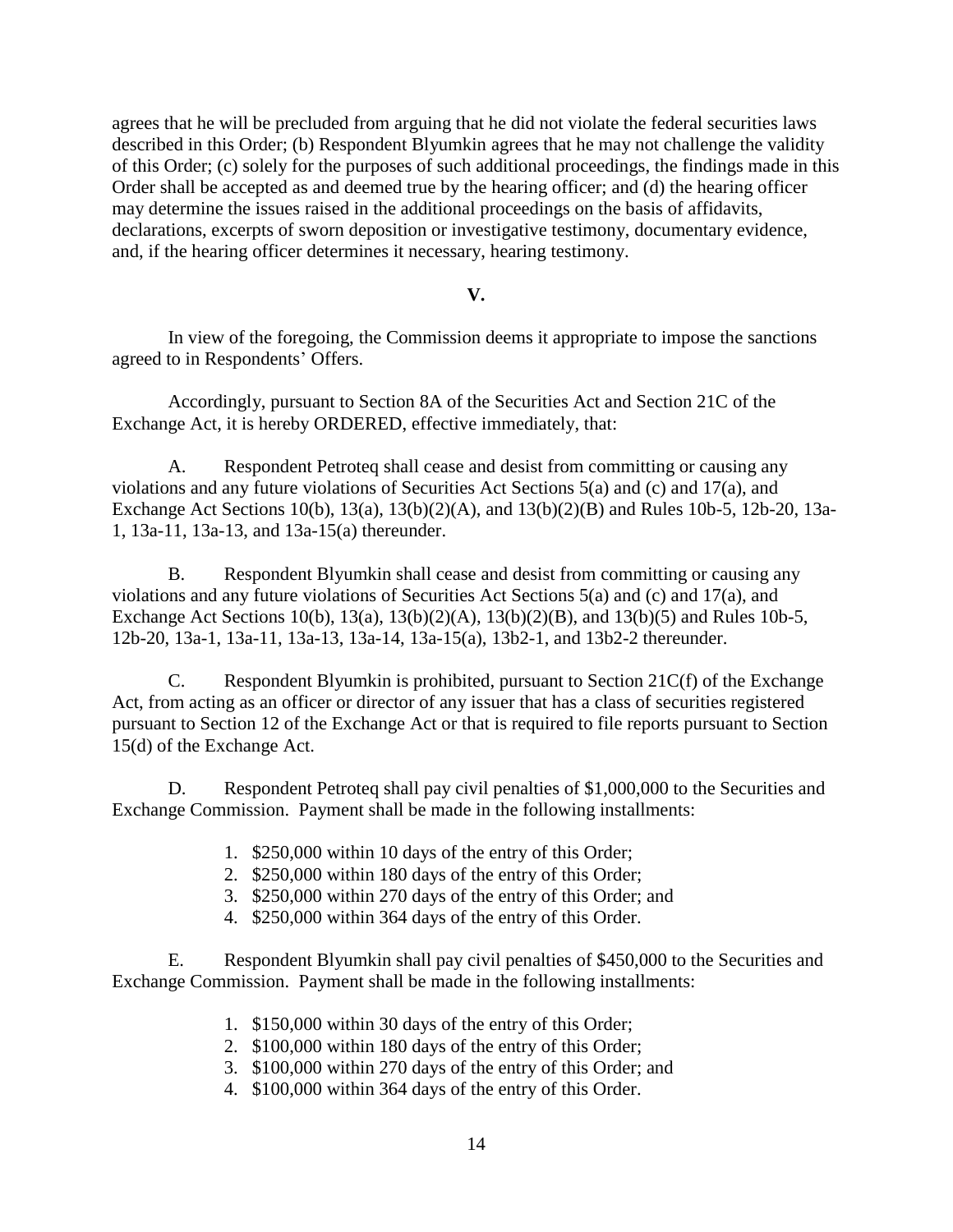As to each of the Respondents, payments shall be applied first to post order interest, which accrues pursuant to pursuant to 31 U.S.C. § 3717. Prior to making the final payment set forth herein, Respondent shall contact the staff of the Commission for the amount due. If Respondent fails to make any payment by the date agreed and/or in the amount agreed according to the schedule set forth above, all outstanding payments under this Order, including post-order interest, minus any payments made, shall become due and payable immediately at the discretion of the staff of the Commission without further application to the Commission.

F. The Commission may distribute civil money penalties collected in this proceeding if, in its discretion, the Commission orders the establishment of a Fair Fund pursuant to 15 U.S.C. § 7246, Section 308(a) of the Sarbanes-Oxley Act of 2002. The Commission will hold funds paid pursuant to this paragraph in an account at the United States Treasury pending a decision whether the Commission, in its discretion, will seek to distribute funds or, subject to Exchange Act Section 21F(g)(3), transfer them to the general fund of the United States Treasury. As to each of the Respondents, if timely payment is not made, additional interest shall accrue pursuant to 31 U.S.C. §3717.

- G. As to each of the Respondents, payment must be made in one of the following ways:
	- 1. Respondent may transmit payment electronically to the Commission, which will provide detailed ACH transfer/Fedwire instructions upon request;
	- 2. Respondent may make direct payment from a bank account via Pay.gov through the SEC website at [http://www.sec.gov/about/offices/ofm.htm;](http://www.sec.gov/about/offices/ofm.htm) or
	- 3. Respondent may pay by certified check, bank cashier's check, or United States postal money order, made payable to the Securities and Exchange Commission and hand-delivered or mailed to:

Enterprise Services Center Accounts Receivable Branch HQ Bldg., Room 181, AMZ-341 6500 South MacArthur Boulevard Oklahoma City, OK 73169

Payments by check or money order must be accompanied by a cover letter identifying the Respondent by name as a Respondent in these proceedings, and the file number of these proceedings; a copy of the cover letter and check or money order must be sent to Eric Werner, Associate Director, Division of Enforcement, Fort Worth Regional Office, Securities and Exchange Commission, Fort Worth Regional Office, Suite 1900, 801 Cherry Street, Fort Worth, Texas 76102.

H. Regardless of whether the Commission in its discretion orders the creation of a Fair Fund for the penalties ordered in this proceeding, amounts ordered to be paid as civil money penalties pursuant to this Order shall be treated as penalties paid to the government for all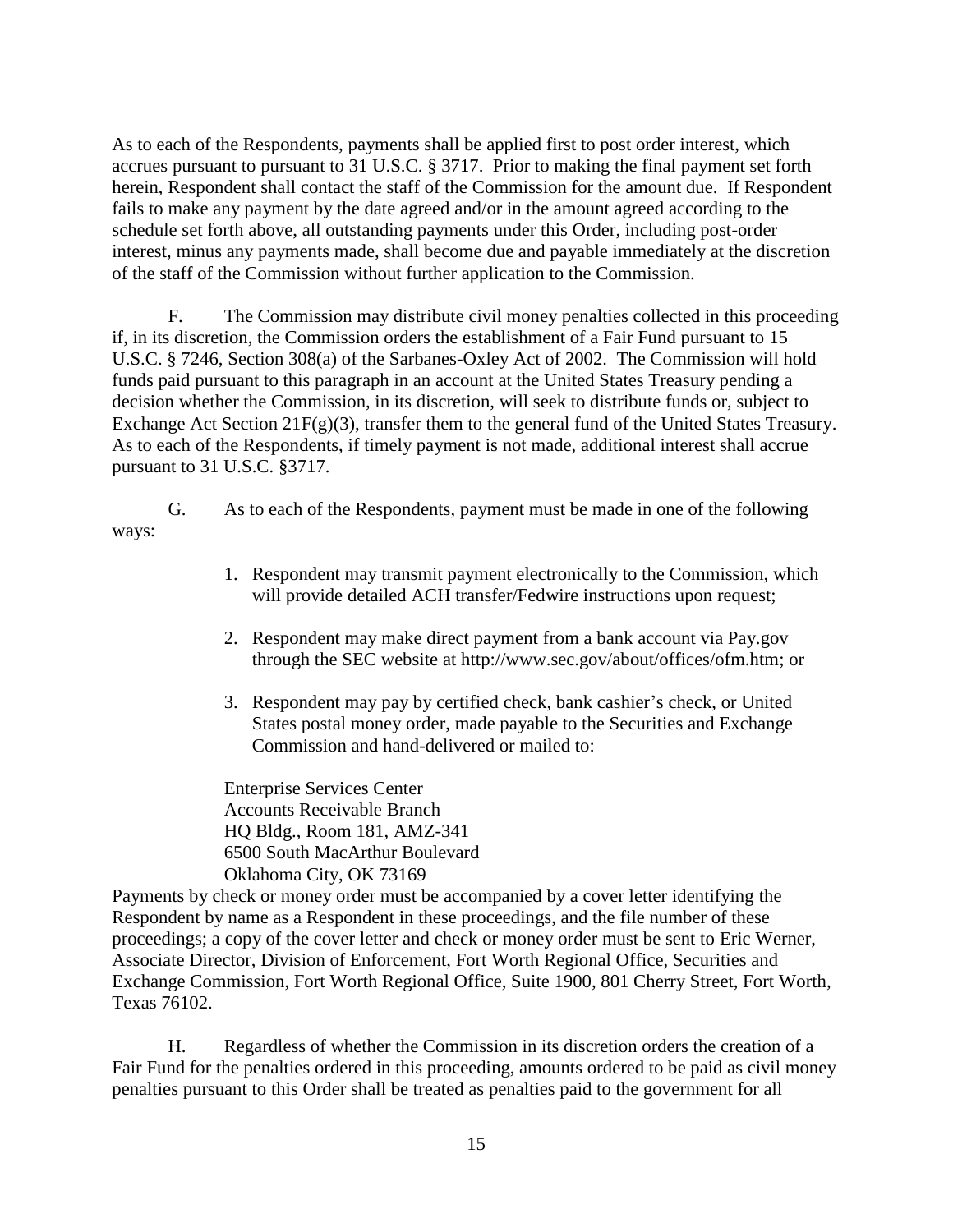purposes, including all tax purposes. To preserve the deterrent effect of the civil penalty, Respondents agree that in any Related Investor Action, Respondents shall not argue that they are entitled to, nor shall they benefit by, offset or reduction of any award of compensatory damages by the amount of any part of Respondents' payment of a civil penalty in this action ("Penalty Offset"). If the court in any Related Investor Action grants such a Penalty Offset, Respondents agree that they shall, within 30 days after entry of a final order granting the Penalty Offset, notify the Commission's counsel in this action and pay the amount of the Penalty Offset to the Securities and Exchange Commission. Such a payment shall not be deemed an additional civil penalty and shall not be deemed to change the amount of the civil penalty imposed in this proceeding. For purposes of this paragraph, a "Related Investor Action" means a private damages action brought against any of the Respondents by or on behalf of one or more investors based on substantially the same facts as alleged in the Order instituted by the Commission in this proceeding.

I. Petroteq shall comply with the undertakings set forth in paragraph 47, above.

#### **VI.**

It is further Ordered that, solely for purposes of exceptions to discharge set forth in Section 523 of the Bankruptcy Code, 11 U.S.C. §523, the findings in this Order are true and admitted by Respondent Blyumkin, and further, any debt for disgorgement, prejudgment interest, civil penalty, or other amounts due by Respondent Blyumkin under this Order or any other judgment, order, consent order, decree, or settlement agreement entered in connection with this proceeding, is a debt for the violation by Respondent Blyumkin of the federal securities laws or any regulation or order issued under such laws, as set forth in Section 523(a)(19) of the Bankruptcy Code, 11 U.S.C. §523(a)(19).

#### **VII.**

IT IS ORDERED that a public hearing for purposes of taking evidence on the questions set forth in Section IV hereof shall be convened at a time and place to be fixed and before an Administrative Law Judge to be designated by further order as provided by Rule 110 of the Commission's Rules of Practice, 17 C.F.R. § 201.110.

If Respondent Blyumkin fails to appear at a hearing after being duly notified, Respondent Blyumkin may be deemed in default and the proceedings may be determined against him upon consideration of this Order, the allegations of which may be deemed to be true as provided by Rules 155(a), 220(f), 221(f) and 310 of the Commission's Rules of Practice, 17 C.F.R. §§ 201.155(a), 201.220(f), 201.221(f) and 201.310.

IT IS FURTHER ORDERED that, pursuant to Rule 360(a)(2) of the Commission's Rules of Practice, 17 C.F.R. § 201.360(a)(2), the Administrative Law Judge shall issue an initial decision no later than 120 days from the occurrence of one of the following events: (A) The completion of post-hearing briefing in a proceeding where the hearing has been completed; (B)